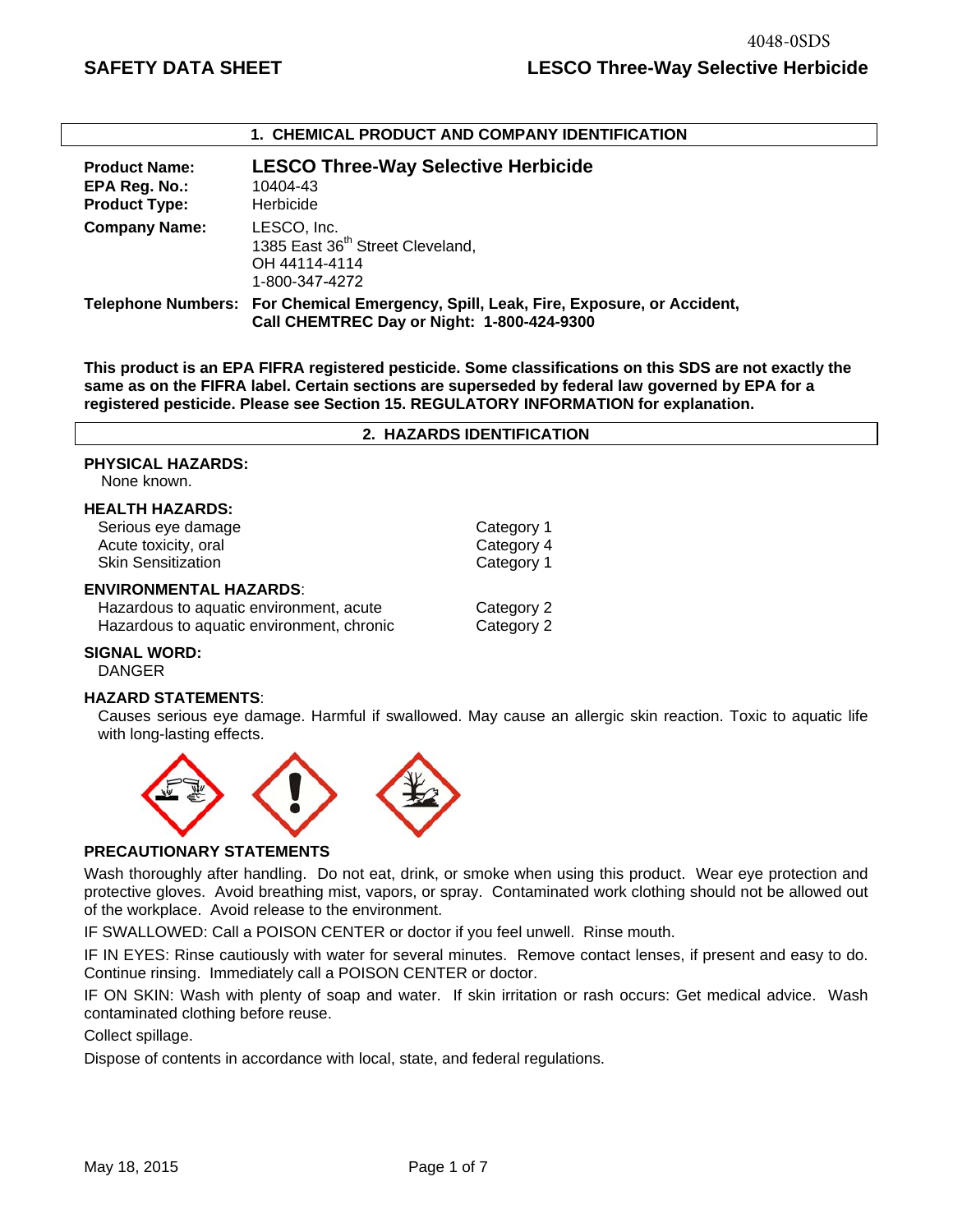#### **3. COMPOSITION / INFORMATION ON INGREDIENTS**

#### **COMPONENT CAS NO. % BY WEIGHT**

Dimethylamine Salt of 2,4-Dichlorophenoxyacetic Acid 2008-39-1 29.6 - 31.5 Dimethylamine Salt of Mecoprop-p Acid 66423-09-4 7.75 - 8.6 Dimethylamine Salt of Dicamba (3,6-Dichloro-o-Anisic Acid) 2300-66-5 2.6 – 2.9 Other Ingredients **Trade Secret** Trade Secret Trade Secret Trade Secret Trade Secret

**Synonyms:** Herbicide Mixture of 2,4-D DMA, Mecoprop-p (MCPP-p) DMA and Dicamba

Ingredients not precisely identified are proprietary or non-hazardous. Values are not product specifications.

## **4. FIRST AID MEASURES**

**If in Eyes:** Hold eye open and rinse slowly and gently with water for 15 to 20 minutes. Remove contact lenses, if present, after the first 5 minutes, then continue rinsing eye. Get immediate medical attention.

**If Swallowed:** Have person sip a glass of water if able to swallow. Do not induce vomiting unless told to do so by the poison control center or doctor. Do not give anything by mouth to an unconscious person. If symptoms develop, get medical advice.

**If Inhaled:** Move person to fresh air. If breathing is difficult, administer oxygen. If symptoms develop, get medical advice.

**If on Skin or Clothing:** Take off contaminated clothing. Rinse skin immediately with plenty of water for 15 to 20 minutes. If irritation or rash occurs, get medical advice.

**Most important symptoms/effects, acute and delayed:** Causes severe eye irritation with possible eye damage. May be harmful if swallowed. May cause allergic skin reaction (sensitization).

**Indication of immediate medical attention and special treatment needed, if necessary:** Get immediate medical attention for eye contact. For ingestion there is no specific antidote available. Treat symptomatically.

## **5. FIRE FIGHTING MEASURES**

**Extinguishing Media:** Recommended for large fires: foam or water spray. Recommended for small fires: dry chemical or carbon dioxide.

**Special Fire Fighting Procedures:** Firefighters should wear NIOSH approved self-contained breathing apparatus and full fire-fighting turn out gear. Dike area to prevent runoff and contamination of water sources. Dispose of fire control water later.

**Unusual Fire and Explosion Hazards:** If water is used to fight fire, contain runoff, using dikes to prevent contamination of water supplies. Dispose of fire control water later.

**Hazardous Decomposition Materials (Under Fire Conditions):** May produce gases such as hydrogen chloride and oxides of carbon and nitrogen.

## **6. ACCIDENTAL RELEASE MEASURES**

**Personal Precautions:** Wear appropriate protective gear for the situation. See Personal Protection information in Section 8.

**Environmental Precautions:** Prevent material from entering public sewer systems or any waterways. Do not flush to drain. Large spills to soil or similar surfaces may necessitate removal of topsoil. The affected area should be removed and placed in an appropriate container for disposal.

**Methods for Containment:** Dike spill using absorbent or impervious materials such as earth, sand or clay. Collect and contain contaminated absorbent and dike material for disposal.

**Methods for Clean-Up and Disposal:** Pump any free liquid into an appropriate closed container. Collect washings for disposal. Decontaminate tools and equipment following cleanup. See Section 13: DISPOSAL CONSIDERATIONS for more information.

**Other Information:** Spills may be reportable to the National Response Center (800-424-8802) and to state and/or local agencies.

### **7. HANDLING AND STORAGE**

## **HANDLING**:

Do not get in eyes, on skin or on clothing. Users should wash hands, face and arms with soap before eating, drinking, chewing gum, using tobacco or using the toilet. Remove clothing immediately if pesticide gets inside. Then wash thoroughly and put on clean clothing. Remove Personal Protective Equipment (PPE) immediately after handling this product. Wash outside of gloves before removing. As soon as possible, wash thoroughly and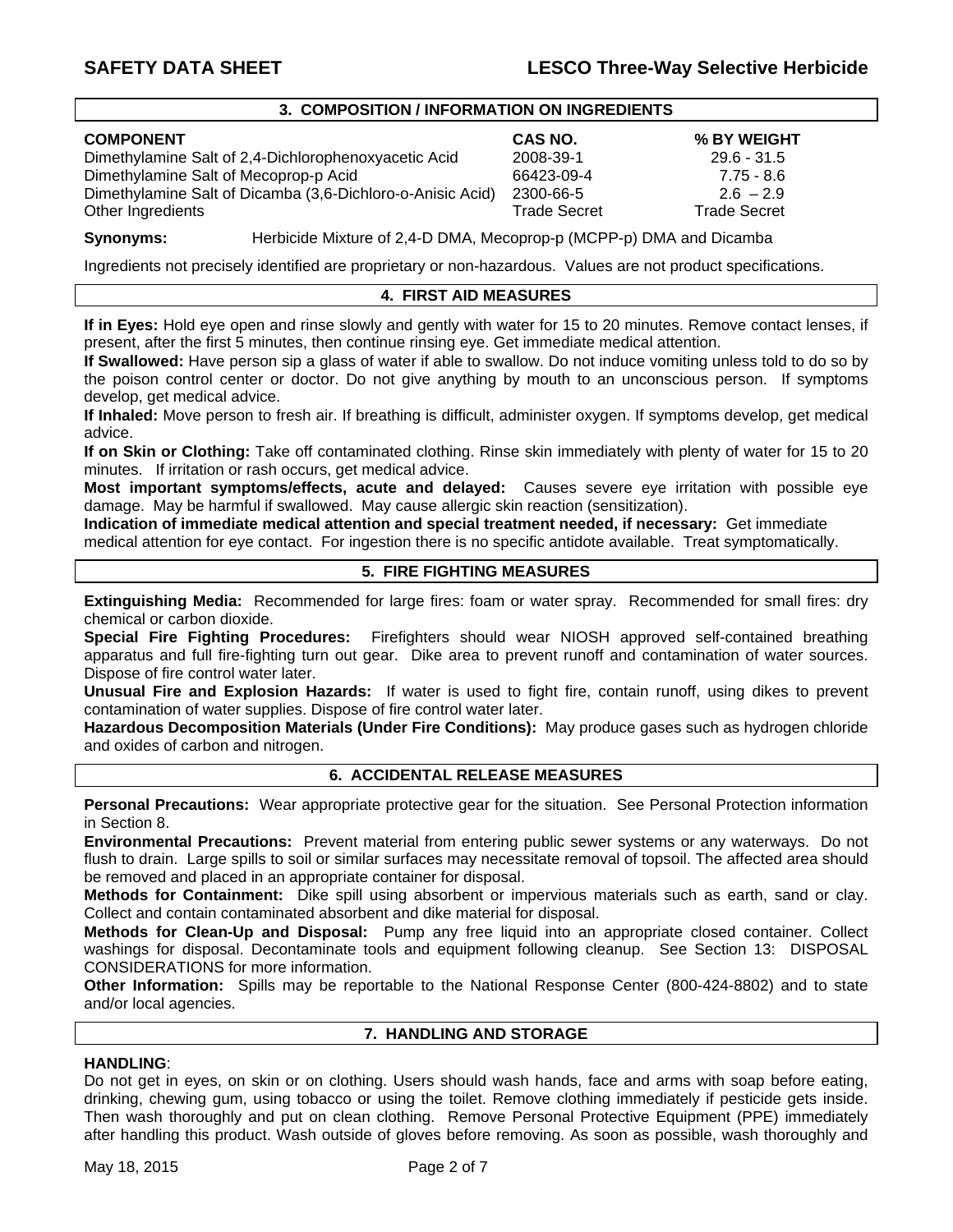change into clean clothing. Discard clothing and other absorbent materials that have been drenched or heavily contaminated with this product's concentrate. Do not reuse them.

## **STORAGE:**

Do not store near seed, fertilizer or other pesticides. Always use original container to store pesticides in a secured warehouse or storage building. Store at temperatures above 32° F. If allowed to freeze, remix before using. This does not alter the product. Containers should be opened in well-ventilated areas. Keep container tightly sealed when not in use. Do not contaminate water, food or feed by storage or disposal.

## **8. EXPOSURE CONTROLS / PERSONAL PROTECTION**

## **Engineering Controls:**

Where engineering controls are indicated by specific use conditions or a potential for excessive exposure, use local exhaust ventilation at the point of generation.

### **Personal Protective Equipment:**

**Eye/Face Protection:** To avoid contact with eyes, wear face shield, goggles or safety glasses. An emergency eyewash or water supply should be readily accessible to the work area.

**Skin Protection:** To avoid contact with skin, wear long pants, long-sleeved shirt, shoes plus socks and chemical-resistant gloves. Wear a chemical-resistant apron when mixing or loading, cleaning up spills or equipment, or otherwise exposure to the concentrate. An emergency shower or water supply should be readily accessible to the work area.

**Respiratory Protection:** Not normally required. If vapors or mists exceed acceptable levels, wear NIOSH approved air-purifying respirator with cartridges/canisters approved for use against pesticides.

**General Hygiene Considerations:** Personal hygiene is an important work practice exposure control measure and the following general measures should be taken when working with or handling this material: 1) do not store, use and/or consume foods, beverages, tobacco products, or cosmetics in areas where this material is stored; 2) wash hands and face carefully before eating, drinking, using tobacco, applying cosmetics or using the toilet.

### **Exposure Guidelines:**

|                        | <b>OSHA</b> |             | <b>ACGIH</b>               |             |                   |
|------------------------|-------------|-------------|----------------------------|-------------|-------------------|
| <b>Component</b>       | TWA         | <b>STEL</b> | TWA                        | <b>STEL</b> | Unit              |
| DMA Salt of 2,4-D      | $10*$       | NE          | $10*$<br>(inhalable, skin) | <b>NE</b>   | mg/m <sup>3</sup> |
| DMA Salt of Mecoprop-p | NE          | NE          | NΕ                         | <b>NE</b>   |                   |
| DMA Salt of Dicamba    | NE          | NE          | NE                         | <b>NE</b>   |                   |
| Other Ingredients      | <b>NE</b>   | <b>NE</b>   | ΝE                         | <b>NE</b>   |                   |

\*Based on adopted limit for 2,4-Dichlorophenoxyacetic acid NE = Not Established 

### **9. PHYSICAL AND CHEMICAL PROPERTIES**

| Appearance:                                   | Dark brown liquid                      |
|-----------------------------------------------|----------------------------------------|
| Odor:                                         | Mild odor- slight phenolic             |
| <b>Odor threshold:</b>                        | No data available                      |
| pH:                                           | 6.78(1% dispersion in DIW)             |
| <b>Melting point:</b>                         | Liquid at room temperature             |
| Initial boiling point and boiling range       | No data available                      |
| <b>Flash point:</b>                           | Not applicable due to aqueous solution |
| <b>Evaporation rate:</b>                      | No data available                      |
| Flammability (solid, gas):                    | No data available                      |
| Upper/lower flammability or explosive limits: | No data available                      |
| Vapor pressure:                               | No data available                      |
| Vapor density:                                | No data available                      |
| <b>Relative density:</b>                      | 1.127 g/cc @ 21° C                     |
| Solubility(ies):                              | Soluble                                |
| Partition coefficient: n-octanol/water:       | No data available                      |
| <b>Autoignition temperature:</b>              | No data available                      |
| <b>Decomposition temperature:</b>             | No data available                      |
| <b>Viscosity:</b>                             | 7.95 cPs @ 21°C                        |
| <b>VOC Emission Potential (%):</b>            | 2.09                                   |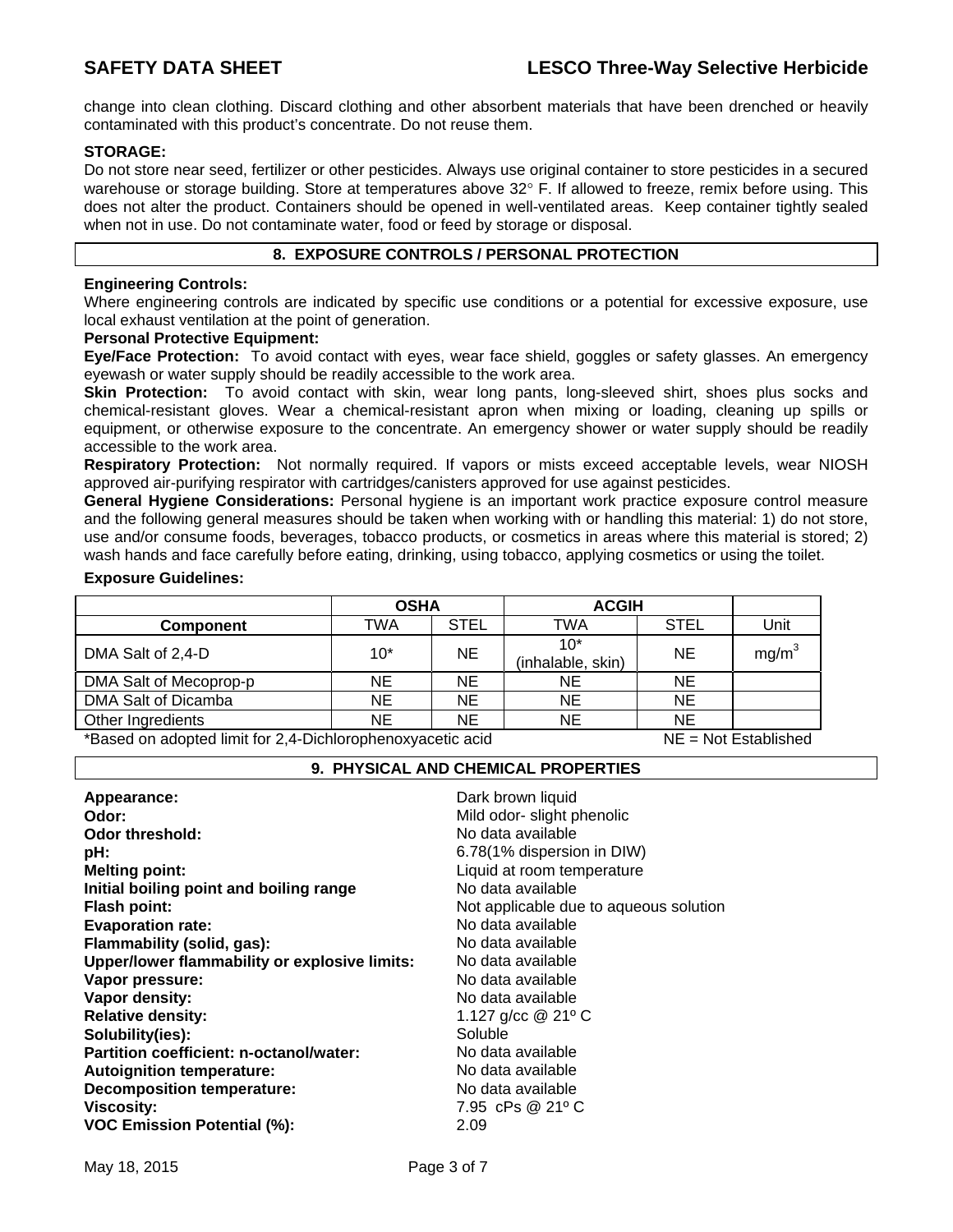**Note:** Physical data are typical values, but may vary from sample to sample. A typical value should not be construed as a guaranteed analysis or as a specification.

## **10. STABILITY AND REACTIVITY**

**Reactivity:** This product is not normally reactive.

**Chemical Stability:** This material is stable under normal handling and storage conditions.

**Possibility of Hazardous Reaction:** Will not occur.

**Conditions to Avoid:** Excessive heat. Do not store near heat or flame.

**Incompatible Materials:** Strong oxidizing agents: bases and acids.

**Hazardous Decomposition Products:** Under fire conditions, may produce gases such as hydrogen chloride and oxides of carbon and nitrogen.

### **11. TOXICOLOGICAL INFORMATION**

**Likely Routes Of Exposure:** Eye and skin contact.

**Symptoms of Exposure:** Causes severe eye irritation and possible irreversible eye damage. Mildly irritating to the skin based on toxicity studies. Overexposure by skin absorption may cause symptoms similar to those for ingestion. Low inhalation toxicity based on toxicity studies. May be irritating to the respiratory tract. Overexposure by inhalation may cause symptoms similar to those from ingestion. Harmful if swallowed. May cause nausea, vomiting, abdominal pain, decreased blood pressure, muscle weakness, muscle spasms.

**Delayed, immediate and chronic effects of exposure:** Repeated or prolonged skin exposure may cause allergic skin reaction (sensitization).

#### **Toxicological Data:**

Data from laboratory studies conducted on this formulation:

**Oral, Rat LD<sub>50</sub>: 1,697 mg/kg Dermal, Rat or Rabbit LD<sub>50</sub>: >5,000 mg/kg Inhalation,** Rat 4-hr  $LC_{50}$ :  $>2.14$  mg/L (no mortalities at highest dose tested) **Eye Irritation,** Rabbit: Corrosive **Skin Irritation, Rabbit: Slightly irritating Skin Sensitization, Guinea Pig: Not considered to be a contact sensitizer** 

**Subchronic (Target Organ) Effects:** Repeated overexposure to phenoxy herbicides may cause effects to liver, kidneys, blood chemistry, and gross motor function. Rare cases of peripheral nerve damage have been reported, but extensive animal studies have failed to substantiate these observations, even at high doses for prolonged periods. Repeated overexposure to dicamba may cause liver changes or a decrease in body weight.

**Carcinogenicity / Chronic Health Effects:** The International Agency for Research on Cancer (IARC) lists exposure to chlorophenoxy herbicides as a class 2B carcinogen, the category for limited evidence for carcinogenicity in humans. However, more current 2,4-D lifetime feeding studies in rats and mice, as well as an MCPP lifetime feeding study in rats, did not show carcinogenic potential. Dicamba did not cause cancer in longterm animals studies. The U.S. EPA has given 2,4-D and dicamba a Class D classification (not classifiable as to human carcinogenicity).

**Reproductive Toxicity:** No impairment of reproductive function attributable to 2,4-D has been noted in laboratory animal studies. Animal tests with dicamba have not demonstrated reproductive effects.

**Developmental Toxicity:** Studies in laboratory animals with 2,4-D and MCPP have shown decreased fetal body weights and delayed development in the offspring at doses toxic to mother animals. Animal tests with dicamba have not demonstrated developmental effects.

**Genotoxicity:** There have been some positive and some negative studies, but the weight of evidence is that neither 2,4-D nor MCPP is mutagenic. Animal tests with dicamba have not demonstrated mutagenic effects.

### **Assessment Carcinogenicity:**

This product contains substances that are considered to be probable or suspected human carcinogens as follows:

|                                        | <b>Regulatory Agency Listing As Carcinogen</b> |             |            |             |
|----------------------------------------|------------------------------------------------|-------------|------------|-------------|
| <b>Component</b>                       | <b>ACGIH</b>                                   | <b>IARC</b> | <b>NTP</b> | <b>OSHA</b> |
| Chlorophenoxy Herbicides (2,4-D, MCPP) | No                                             | 2B          | No         | No          |
| DMA Salt of Dicamba                    | No                                             | No          | No         | No          |
| Other Ingredients                      | No                                             | No          | No         | No          |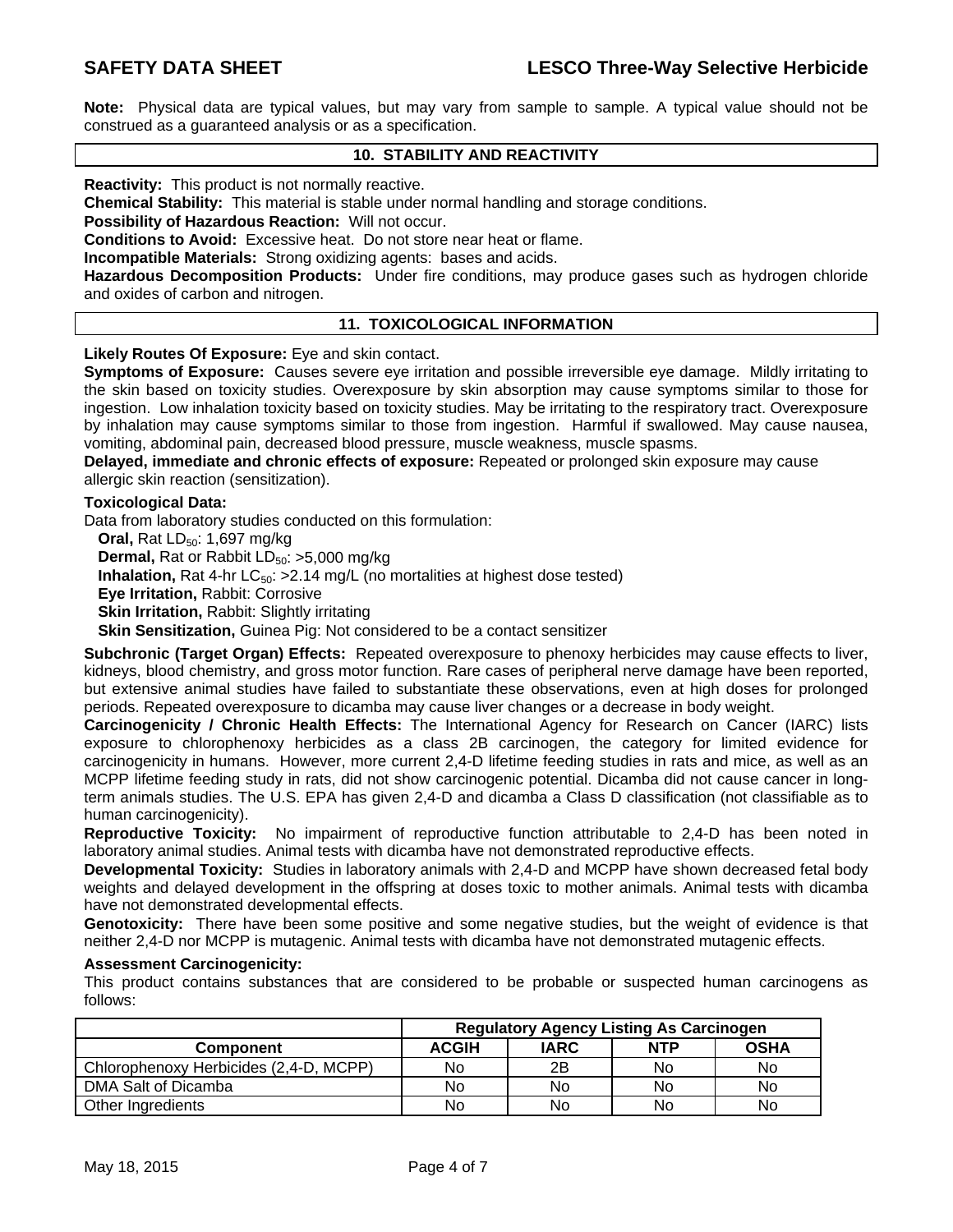## **12. ECOLOGICAL INFORMATION**

#### **Environmental Hazards:**

This pesticide may be toxic to fish and aquatic invertebrates and may adversely affect non-target plants.

#### **Ecotoxicity:**

| Data on 2,4-D Dimethylamine Salt:       |                    |                                                 |               |
|-----------------------------------------|--------------------|-------------------------------------------------|---------------|
| 96-hour LC <sub>50</sub> Bluegill:      | $524 \text{ ma/l}$ | Bobwhite Quail Oral LD <sub>50</sub> :          | 500 mg/kg     |
| 96-hour LC <sub>50</sub> Rainbow Trout: | 250 mg/l           | Mallard Duck 8-day Dietary LC <sub>50</sub> :   | >5,620 ppm    |
| 48-hour EC <sub>50</sub> Daphnia:       | 184 $mg/l$         |                                                 |               |
| Data on Mecoprop-p Dimethylamine Salt:  |                    |                                                 |               |
| 96-hour LC <sub>50</sub> Bluegill:      | 112 $mg/l$         | Bobwhite Quail Oral $LD_{50}$ :                 | $>5600$ ppm   |
| 96-hour LC <sub>50</sub> Rainbow Trout  | 111 mg/l           | Mallard Duck 8-day Dietary LC <sub>50</sub> :   | 625 ppm       |
| 48-hour EC <sub>50</sub> Daphnia:       | $256$ mg/l         | 72-hour EC <sub>50</sub> Green Algae:           | $100$ mg/l    |
| Data on Dicamba Acid:                   |                    |                                                 |               |
| 96-hour LC <sub>50</sub> Bluegill:      | $135 \text{ mg/l}$ | Bobwhite Quail 8-day Dietary LC <sub>50</sub> : | $>10,000$ ppm |
| 96-hour LC <sub>50</sub> Rainbow Trout: | $135 \text{ mg/l}$ | Mallard Duck 8-day Dietary LC <sub>50</sub> :   | $>10,000$ ppm |
| 48-hour EC <sub>50</sub> Daphnia:       | 110 mg/l           |                                                 |               |

### **Environmental Fate:**

In laboratory and field studies, 2,4-D DMA salt rapidly dissociated to parent acid in the environment. The typical half-life of the resultant 2,4-D acid ranged from a few days to a few weeks. Mecoprop-p DMA rapidly dissociates to parent mecoprop-p in the environment. In soil, mecoprop-p is microbially degraded with a typical half-life of approximately 11 to 15 days. Dicamba has low bioaccumulation potential, is not persistent in soil, is highly mobile in soil and degrades rapidly.

#### **13. DISPOSAL CONSIDERATIONS**

#### **Waste Disposal Method:**

Pesticide wastes are toxic. If container is damaged or if pesticide has leaked, contain all spillage. Absorb and clean up all spilled material with granules or sand. Place in a closed, labeled container for proper disposal. Improper disposal of excess pesticide, spray mixtures, or rinsate is a violation of Federal law and may contaminate groundwater. If these wastes cannot be disposed of by use according to label instructions, contact your State Pesticide or Environmental Control Agency, or the Hazardous Waste representative at the nearest EPA Regional Office for guidance.

### **Container Handling and Disposal:**

**Nonrefillable Containers 5 Gallons or Less:** Nonrefillable container. Do not reuse or refill this container. Triple rinse container (or equivalent) promptly after emptying. **Triple rinse as follows:** Empty the remaining contents into application equipment or a mix tank and drain for 10 seconds after the flow begins to drip. Fill the container 1/4 full with water and recap. Shake for 10 seconds. Pour rinsate into application equipment or a mix tank or store rinsate for later use or disposal. Drain for 10 seconds after the flow begins to drip. Repeat this procedure two more times. Then offer for recycling or reconditioning, or puncture and dispose of in a sanitary landfill, or by other procedures approved by State and local authorities. Plastic containers are also disposable by incineration, or, if allowed by State and local authorities, by burning. If burned, stay out of smoke.

**Nonrefillable Containers Larger than 5 Gallons:** Nonrefillable container. Do not reuse or refill this container. Offer for recycling if available. Triple rinse or pressure rinse container (or equivalent) promptly after emptying. **Triple rinse as follows:** Empty the remaining contents into application equipment or a mix tank. Fill the container 1/4 full with water. Replace and tighten closures. Tip container on its side and roll it back and forth, ensuring at least one complete revolution, for 30 seconds. Stand the container on its end and tip it back and forth several times. Turn the container over onto its other end and tip it back and forth several times. Empty the rinsate into application equipment or a mix tank or store rinsate for later use or disposal. Repeat this procedure two more times. **Pressure rinse as follows:** Empty the remaining contents into application equipment or a mix tank and continue to drain for 10 seconds after the flow begins to drip. Hold container upside down over application equipment or mix tank or collect rinsate for later use or disposal. Insert pressure rinsing nozzle in the side of the container, and rinse at about 40 psi for at least 30 seconds. Drain for 10 seconds after the flow begins to drip.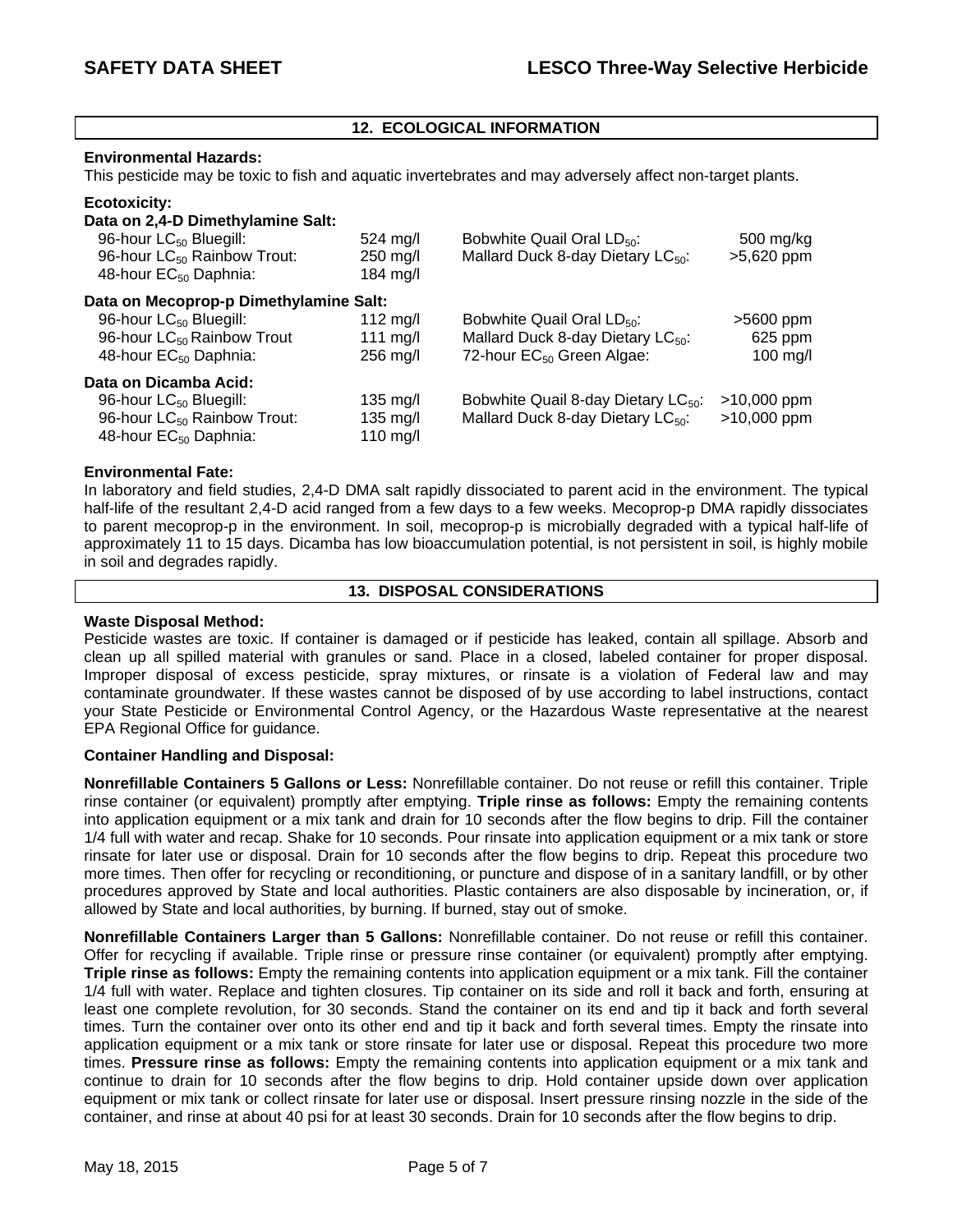# SAFETY DATA SHEET **LESCO Three-Way Selective Herbicide**

**Refillable Container Larger than 5 Gallons:** Refillable container. Refill this container with pesticide only. Do not reuse this container for any other purpose. Cleaning the container before final disposal is the responsibility of the person disposing of the container. Cleaning before refilling is the responsibility of the refiller. To clean the container before final disposal, empty the remaining contents from this container into application equipment or a mix tank. Fill the container about 10% full with water and, if possible, spray all sides while adding water. If practical, agitate vigorously or recirculate water with the pump for two minutes. Pour or pump rinsate into application equipment or rinsate collection system. Repeat this rinsing procedure two more times.

## **14. TRANSPORTATION INFORMATION**

Follow the precautions indicated in Section 7: HANDLING AND STORAGE of this SDS.

**DOT:** 

 **41 gallons per completed package** 

Non Regulated

#### **41 gallons per completed package**

UN 3082, Environmentally hazardous substances, liquid, n.o.s., (2,4-D Salt), 9, III, RQ

#### **IMDG**

Non Regulated

**IATA** 

Non Regulated

## **15. REGULATORY INFORMATION**

#### **EPA FIFRA INFORMATION**

This chemical is a pesticide product registered by the United States Environmental Protection Agency and is subject to certain labeling requirements under federal pesticide law. These requirements differ from the classification criteria and hazard information required for safety data sheets (SDS), and for workplace labels of non-pesticide chemicals. The hazard information required on the pesticide label is reproduced below. The pesticide label also includes other important information, including directions for use.

DANGER**.** Corrosive, causes irreversible eye damage. Do not get in eyes, or on skin or clothing. Harmful if swallowed.

### **U.S. FEDERAL REGULATIONS**

**TSCA Inventory:** This product is exempted from TSCA because it is solely for FIFRA regulated use.

### **SARA Hazard Notification/Reporting:**

**Hazard Categories Under Criteria of SARA Title III Rules (40 CFR Part 370):**

Acute Health

### **Section 313 Toxic Chemical(s):**

Dimethylamine Dicamba (CAS No. 2300-66-5), 2.6 – 2.9% by weight in product

### **Reportable Quantity (RQ) under U.S. CERCLA:**

Dimethylamine Dicamba (CAS No. 2300-66-5) None given

#### **RCRA Waste Code:**

Under RCRA, it is the responsibility of the product user to determine at the time of disposal, whether a material containing the product or derived from the product should be classified as a hazardous waste.

#### **State Information:**

Other state regulations may apply. Check individual state requirements.

**California Proposition 65:** Not Listed.

### **6. OTHER INFORMATION**

## **National Fire Protection Association (NFPA) Hazard Rating: Rating for this product: Health:** 3 **Flammability:** 1 **Reactivity:** 0 Hazards Scale:  $0 =$  Minimal  $1 =$  Slight  $2 =$  Moderate  $3 =$  Serious  $4 =$  Severe